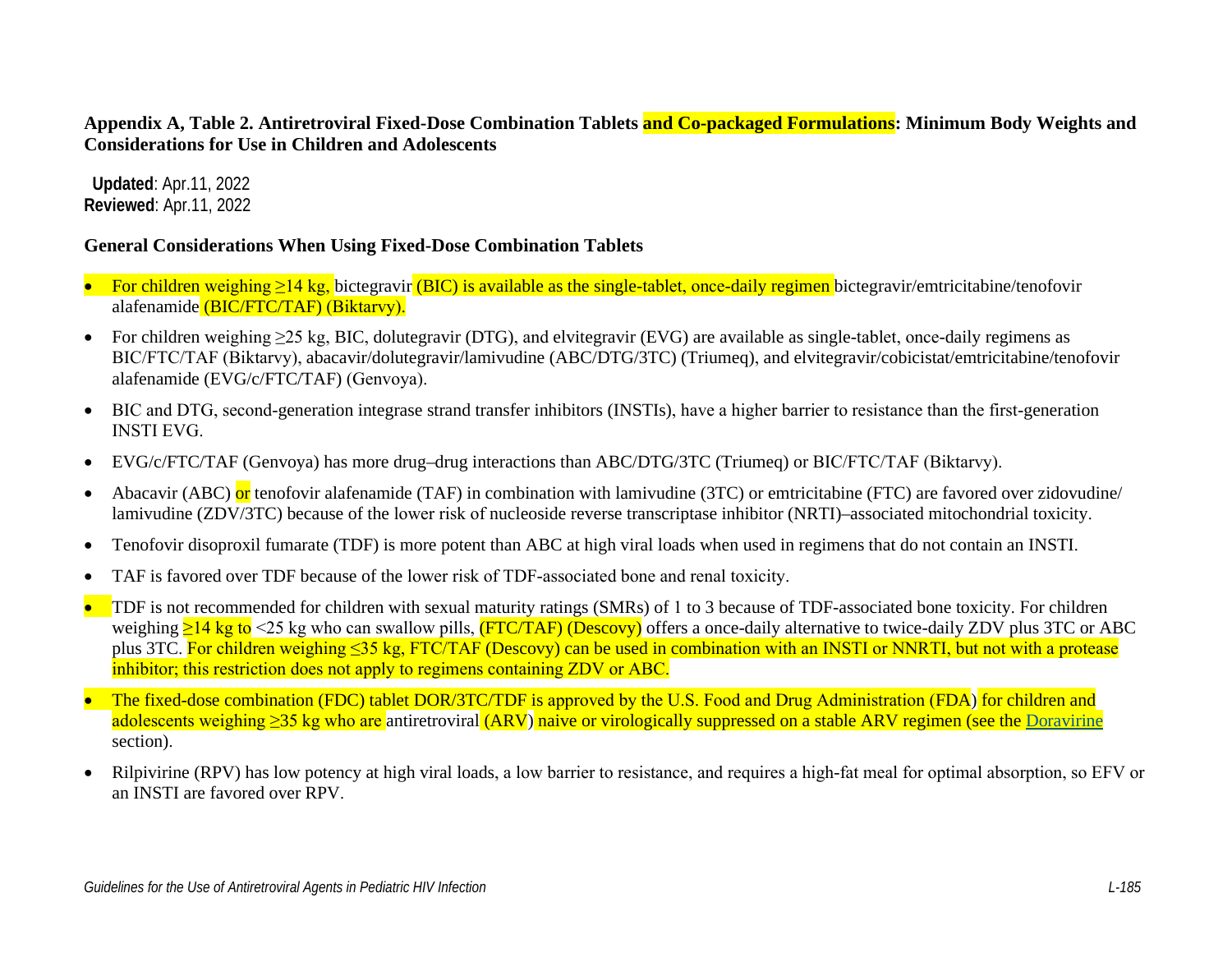- The possibility of planned and unplanned pregnancy should be considered when selecting an antiretroviral therapy (ART) regimen for an adolescent. When discussing ART options with adolescents of childbearing potential and their caregivers, it is important to consider the benefits and risks of all ARV drugs and to provide the information and counseling needed to support informed decision-making (see Table 5. [Situation](https://clinicalinfo.hiv.gov/en/guidelines/perinatal/table-5-situation-specific-recommendations-use-antiretroviral-drugs-pregnant)Specific Recommendations for Use of Antir[etroviral Drugs in Pregnant People and Nonpregnant People Who Are Trying to Conceive](https://clinicalinfo.hiv.gov/en/guidelines/perinatal/table-5-situation-specific-recommendations-use-antiretroviral-drugs-pregnant) and [Appendix C: Antiretroviral Counseling Guide for Health Care Providers](https://clinicalinfo.hiv.gov/en/guidelines/perinatal/appendix-c-antiretroviral-counseling-guide-for-health-care-providers?view=full)).
- For images of most of the FDC tablets listed in this table, see the **Antiretroviral Medications** section of the National HIV Curriculum. In addition, a [resource from the United Kingdom](http://i-base.info/guides/starting/pdf) illustrates the relative sizes of FDC tablets and individual ARV drugs (see the [ARV Chart](https://i-base.info/guides/wp-content/uploads/2019/09/Intro-ARV-chart-Oct-2019.pdf)). Although most of the drugs listed in that chart are the same as those in the United States, a few of the brand names are not the same as those listed in this Appendix.
- FDC tablets and individual ARV drugs also can be looked up by drug name (brand name and generic) at [DailyMed](https://dailymed.nlm.nih.gov/dailymed/). Size is listed under the Ingredients and Appearance section.

### **Integrase Strand Transfer Inhibitor Fixed-Dose Combination Dosing for Children and Adolescents**

#### *[Bictegravir](https://clinicalinfo.hiv.gov/en/guidelines/pediatric-arv/bictegravir)*

• BIC/FTC/TAF (Biktarvy) is approved for pediatric use by the FDA with two dosage strengths: one for use in children weighing 14 to  $\leq$  25 kg and another for children and adolescents weighing >25 kg and adults.

## *[Dolutegravir](https://clinicalinfo.hiv.gov/en/guidelines/pediatric-arv/dolutegravir)*

- The recommended dose of DTG for children and adolescents weighing  $\geq 20$  kg is DTG 50 mg using film-coated tablets or DTG 30 mg using dispersible tablets. **DTG film-coated tablets and DTG dispersible tablets are not bioequivalent and are not interchangeable on a milligram-per-milligram basis,** refer to [Dolutegravir](https://clinicalinfo.hiv.gov/en/guidelines/pediatric-arv/dolutegravir) for dosing information**.**
	- o Children weighing ≥20 kg to <25 kg who can swallow pills can be treated with DTG 50-mg film-coated tablets plus FTC/TAF (Descovy) 120 mg FTC/15 mg TAF taken orally once daily.
	- o For children weighing ≥25 kg who can swallow pills, DTG 50 mg can be given as Triumeq (ABC/DTG/3TC) in one large pill taken once daily or as FTC/TAF (Descovy) 200 mg FTC/25 mg TAF plus DTG 50-mg film-coated tablets, which requires two small pills taken once daily. The FDA has approved ABC/DTG/3TC (Triumeq) for pediatric patients weighing  $\geq 40$  kg, but the Panel on Antiretroviral Therapy and Medical Management of Children Living with HIV (the Panel) recommends this FDC for use in patients weighing  $\geq$  25 kg.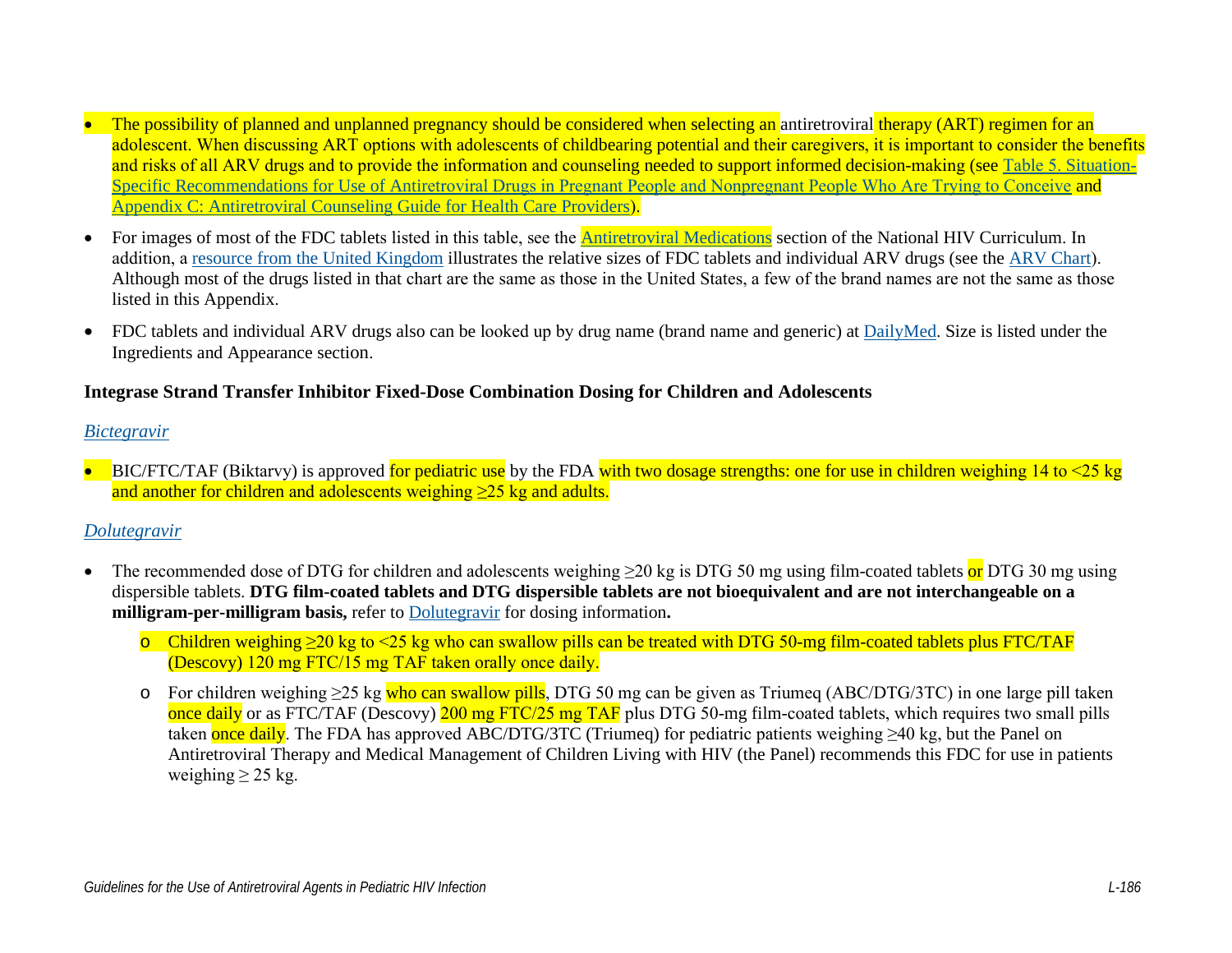# *[Elvitegravir](https://clinicalinfo.hiv.gov/en/guidelines/pediatric-arv/elvitegravir)*

• EVG/c/FTC/TAF (Genvoya) is approved by the FDA for children and adolescents weighing ≥25 kg.

| FDC by Class<br>Brand name and generic <sup>a</sup><br>products, when available | <b>FDC Components</b>                 | <b>Minimum Body</b><br>Weight or Weight<br>Range (kg) or Ageb                     | Pill Size ( $mm \times mm$ )<br>or Largest<br>Dimension (mm) | <b>Food Requirements</b>   |  |  |  |
|---------------------------------------------------------------------------------|---------------------------------------|-----------------------------------------------------------------------------------|--------------------------------------------------------------|----------------------------|--|--|--|
| <b>NRTI</b>                                                                     |                                       |                                                                                   |                                                              |                            |  |  |  |
| Cimduo                                                                          | 3TC 300 mg/TDF 300 mg                 | 35 kg                                                                             | 19                                                           | Take with or without food. |  |  |  |
| Combivir<br>and<br>Generic 3TC/ZDV                                              | 3TC 150 mg/ZDV 300 mg (scored tablet) | 30 kg                                                                             | $18 \times 7$                                                | Take with or without food. |  |  |  |
| Descovy                                                                         | FTC 120 mg/TAF 15 mg                  | With an INSTI or NNRTI<br>• $14 \text{ to} < 25 \text{ kg}$                       | N/A                                                          | Take with or without food. |  |  |  |
|                                                                                 | FTC 200 mg/TAF 25 mg                  | With an INSTI or NNRTI<br>$\bullet$ 25 kg<br>With a Boosted PI<br>$\bullet$ 35 kg | $12.5 \times 6.4$                                            | Take with or without food. |  |  |  |
| Epzicom<br>and<br>Generic ABC/3TC                                               | ABC 600 mg/3TC 300 mg                 | 25 kg                                                                             | $21 \times 9$                                                | Take with or without food. |  |  |  |
| Temixys                                                                         | 3TC 300 mg/TDF 300 mg                 | 35 kg                                                                             | N/A                                                          | Take with or without food. |  |  |  |
| Truvada                                                                         | FTC 100 mg/TDF 150 mg                 | 17 to <22 kg                                                                      | 14                                                           | Take with or without food. |  |  |  |
|                                                                                 | FTC 133 mg/TDF 200 mg                 | 22 to <28 kg                                                                      | 16                                                           | Take with or without food. |  |  |  |
|                                                                                 | FTC 167 mg/TDF 250 mg                 | 28 to $<$ 35 kg                                                                   | 18                                                           | Take with or without food. |  |  |  |
|                                                                                 | FTC 200 mg/TDF 300 mg                 | 35 kg                                                                             | $19 \times 8.5$                                              | Take with or without food. |  |  |  |
| <b>NRTI/NNRTI</b>                                                               |                                       |                                                                                   |                                                              |                            |  |  |  |
| Atripla                                                                         | EFV 600 mg/FTC 200 mg/TDF 300 mg      | 40 kg                                                                             | 20                                                           | Take on an empty stomach.  |  |  |  |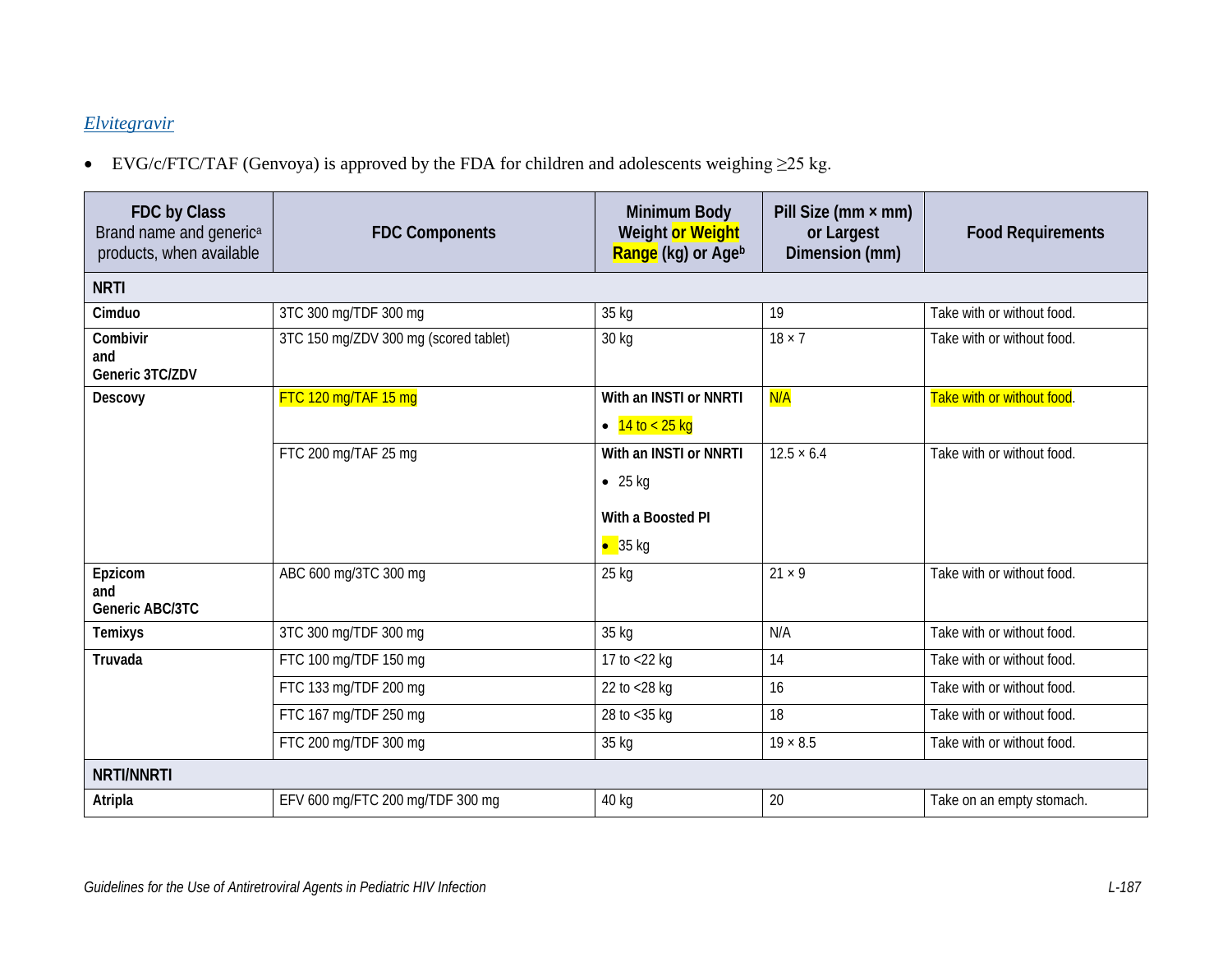| FDC by Class<br>Brand name and generic <sup>a</sup><br>products, when available | <b>FDC Components</b>                                                                | <b>Minimum Body</b><br>Weight or Weight<br>Range (kg) or Ageb | Pill Size ( $mm \times mm$ )<br>or Largest<br>Dimension (mm) | <b>Food Requirements</b>                                              |  |  |
|---------------------------------------------------------------------------------|--------------------------------------------------------------------------------------|---------------------------------------------------------------|--------------------------------------------------------------|-----------------------------------------------------------------------|--|--|
| Complera                                                                        | FTC 200 mg/RPV 25 mg/TDF 300 mg                                                      | 35 kg and aged ≥12 years                                      | 19                                                           | Take on an empty stomach.                                             |  |  |
| Delstrigo                                                                       | DOR 100 mg/3TC 300 mg/TDF 300 mg                                                     | 35 kg                                                         | 19                                                           | Take with or without food.                                            |  |  |
| Odefsey                                                                         | FTC 200 mg/RPV 25 mg/TAF 25 mg                                                       | 35 kg and aged ≥12 years                                      | 15                                                           | Take with a meal.                                                     |  |  |
| Symfi                                                                           | EFV 600 mg/3TC 300 mg/TDF 300 mg (scored tablet)                                     | 40 kg                                                         | 23                                                           | Take on an empty stomach.                                             |  |  |
| Symfi Lo                                                                        | EFV 400 mg/3TC 300 mg/TDF 300 mg                                                     | 35 kgc                                                        | 21                                                           | Take on an empty stomach.                                             |  |  |
| <b>NRTI/INSTI</b>                                                               |                                                                                      |                                                               |                                                              |                                                                       |  |  |
| Biktarvy                                                                        | BIC 30 mg/FTC 120 mg/TAF 15 mg                                                       | $14$ to $<$ 25 kg                                             | N/A                                                          | Take with or without food.                                            |  |  |
|                                                                                 | BIC 50 mg/FTC 200 mg/TAF 25 mg                                                       | $25$ kg                                                       | $15 \times 8$                                                | Take with or without food.                                            |  |  |
| Dovato                                                                          | DTG 50 mg/3TC 300 mg                                                                 | Adults <sup>d</sup>                                           | 19                                                           | Take with or without food.                                            |  |  |
| Triumeq                                                                         | ABC 600 mg/DTG 50 mg/3TC 300 mg                                                      | 40 kg (FDA)                                                   | $22 \times 11$                                               | Take with or without food.                                            |  |  |
|                                                                                 |                                                                                      | 25 kg (the Panel) <sup>e</sup>                                |                                                              |                                                                       |  |  |
| <b>NNRTI/INSTI</b>                                                              |                                                                                      |                                                               |                                                              |                                                                       |  |  |
| Cabenuvaf                                                                       | Cabenuva 400 mg/600 mg kit contains CAB<br>400 mg/2 mL vial and RPV 600 mg/2 mL vial | <b>Adults</b>                                                 | N/A                                                          | See Cabotegravir for instructions<br>about dosing and administration. |  |  |
|                                                                                 | Cabenuva 600 mg/900 mg kit contains CAB<br>600 mg/3 mL vial and RPV 900 mg/3 mL vial | <b>Adults</b>                                                 | N/A                                                          | See Cabotegravir for instructions<br>about dosing and administration. |  |  |
| Juluca                                                                          | DTG 50 mg/RPV 25 mg                                                                  | Adults <sup>d</sup>                                           | 14                                                           | Take with a meal.                                                     |  |  |
| NRTI/INSTI/COBI                                                                 |                                                                                      |                                                               |                                                              |                                                                       |  |  |
| Genvoya                                                                         | EVG 150 mg/COBI 150 mg/FTC 200 mg/TAF 10 mg                                          | 25 kg                                                         | $19 \times 8.5$                                              | Take with food.                                                       |  |  |
| <b>Stribild</b>                                                                 | EVG 150 mg/COBI 150 mg/FTC 200 mg/TDF 300 mg                                         | 35 kg and SMR 4 or 59                                         | 20                                                           | Take with food.                                                       |  |  |
| NRTI/PI/COBI                                                                    |                                                                                      |                                                               |                                                              |                                                                       |  |  |
| Symtuza                                                                         | DRV 800 mg/COBI 150 mg/FTC 200 mg/TAF 10 mg                                          | 40 kg                                                         | $\overline{22}$                                              | Take with food.                                                       |  |  |
| PI/COBI                                                                         |                                                                                      |                                                               |                                                              |                                                                       |  |  |
| Evotaz                                                                          | ATV 300 mg/COBI 150 mg                                                               | 35 kg                                                         | 19                                                           | Take with food.                                                       |  |  |
| Prezcobix                                                                       | DRV 800 mg/COBI 150 mg                                                               | 40 kg                                                         | 23                                                           | Take with food.                                                       |  |  |